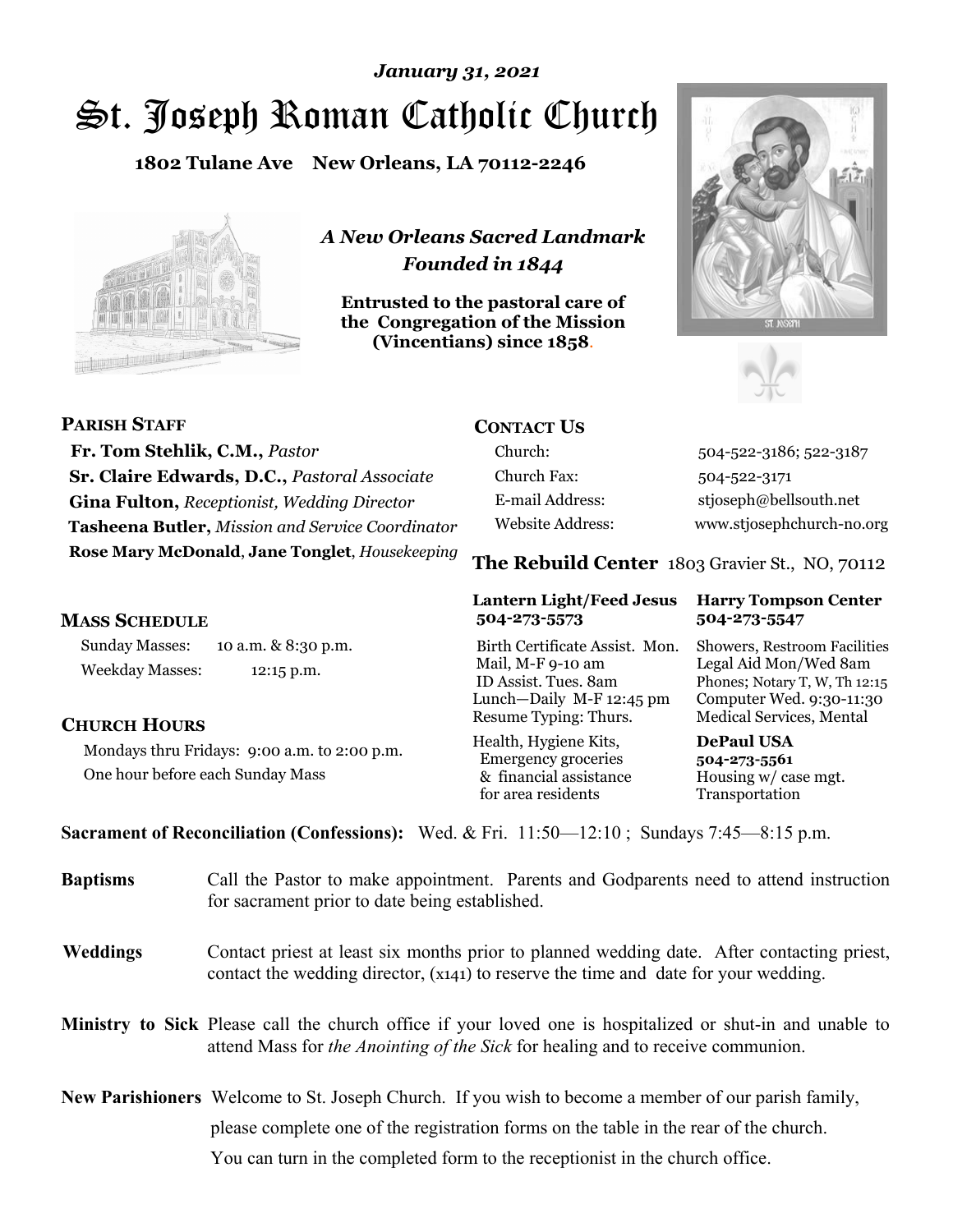### **Fourth Sunday in Ordinary Time January 31, 2021**



#### **10:00 am Mary Duet; + Shirlanda Joseph**

### **8:30 pm** *St. Joseph Parishioners and Benefactors*

| Monday, February 1, $2021-$                                     | <i>Sunday, Jan. 31,</i> One in Faith $\#1045$                          |  |
|-----------------------------------------------------------------|------------------------------------------------------------------------|--|
| 12:15 pm Intentions of the BVM                                  | <b>READINGS FOR THE WEEK</b>                                           |  |
| Tuesday, February 2, 2021—Presentation of the Lord              | Monday: Heb 11:32-40; Ps 31:20-24; Mk 5:1-20                           |  |
| 12:15 pm Kathleen Gebbia; +George Tripkovich                    | Tuesday.: Mal 3:1-4; Ps 24:7-10; Lk 2:22-40                            |  |
| Wednesday, February 3, 2021—St. Blase                           | Wed.: Heb 12:4-7, 11-15; Ps 103; Mk 6:1-6                              |  |
| 12:15 pm All Fathers (Fatherhood)                               | Thurs: Heb 12:18-24; Ps 48:2-11; Mk 6:7-13                             |  |
| Thursday, February 4, $2021-$                                   | Fri: Heb 13:1-8; Ps 27:1, 3, 5, 8b-9; Mk 6:14-29                       |  |
| $12:15$ pm + Fr. Francis Penino, CM;                            | Sat.: Heb 13:15-17, 20-21; Ps 23:1-6; Mk 6:30-34                       |  |
| Friday, February 5, 2021—St. Agatha<br>12:15 pm Susan Spulutto; | Sunday: Jb 7:1-4, 6-7; Ps 147:1-6;<br>1 Cor 9:16-19, 22-23; Mk 1:29-39 |  |

#### **YOUR PRAYERS ARE ASKED FOR THE FOLLOWING PARISHIONERS , WHO ARE IN NEED OF HEALING:**

 Dorothy Alexander, Jorge Arzuaga, Beatrice Augustin, Anthony Blaise, Clarke Bordelon, Lawrence & Mamie Brown, Angelle Campbell; John & Cindi Caron, Julianna Chevalier; Sue Dakote, Gretchen Delo, Joyce Delo, Mary Duet, John & Kathleen Gebbia, Sylvia Daily-Powell, Joseph Delay, Terry Eggleston, Linda Elwood, Heather Faircloth, Frances Fiegler, Darrell & Ramona Ford, Donald Frazier, June & Mark Eiserloh, Shirley Gaither, Roselyn Hansen, John Hakanson, Sarah Hollier-Watkins, Marvin Johnston, Jim Karam, Bill Kroetz, Ken & Bette Kussman, Nowell Lacking, Landy Lanza, James Leung, Andrew Marino, Sara Marino, Karen McCoy, Donna Moore, Maura O'Donovan, CHF, Tina Roderfeld, Bernie Saul; Pippy Sanders, Louise Sonnier, Mel & Gaspar Schiro; Theard Simms, Fr. Tom Stehlik, CM, Virginia Stehlik, Malcolm Taylor, Jane Tonglet, Fritz Tripkovich, Corliss Truhill; Georgiana Prevost, Marion Vaughn, Juanita Ware, Cathleen Ward, Warren Webster, Mary Willis, Lynn Williams, C & JA Slocum.

#### **BLACK HISTORY MONTH**

Henriette Delille was born in 1812, a real life person like you and me. She was born a free woman of color and lived her life in New Orleans surrounded by family and friends. She had one sister and two brothers, one of whom died in infancy.

When Henriette was 24 years old, she had a religious experience, which she described in a profession of love: "I believe in God. I hope in God. I love. I want to live and die for God."

In 1836 Henriette organized a society of women for the purpose of nursing the sick, caring for the poor, and instructing the uneducated, which would eventually be called Society of the Holy Family. These women served as godmothers to

leans in 1853 and 1897.



many: slaves, free, children, and and adults. They also witnessed many marriages.

They took into their home elderly women who needed care, and thereby opened America's first Catholic home for the elderly of its kind, as recorded in the National Register. Noteworthy are the the heroic efforts of the early Sisters who cared for the sick and the dying during the yellow fever epidemics that struck New Or-

In the eyes of the world Henriette may not have accomplished much, but the last line of her obituary reads, "... for the love of Jesus Christ she had become the

Because she lived such a holy, prayerful, and virtuous life, we, the Sisters of the Holy Family, wanted to present her to the world as a model Christian. In 1988 St. John Paul II declared her "Servant of God."